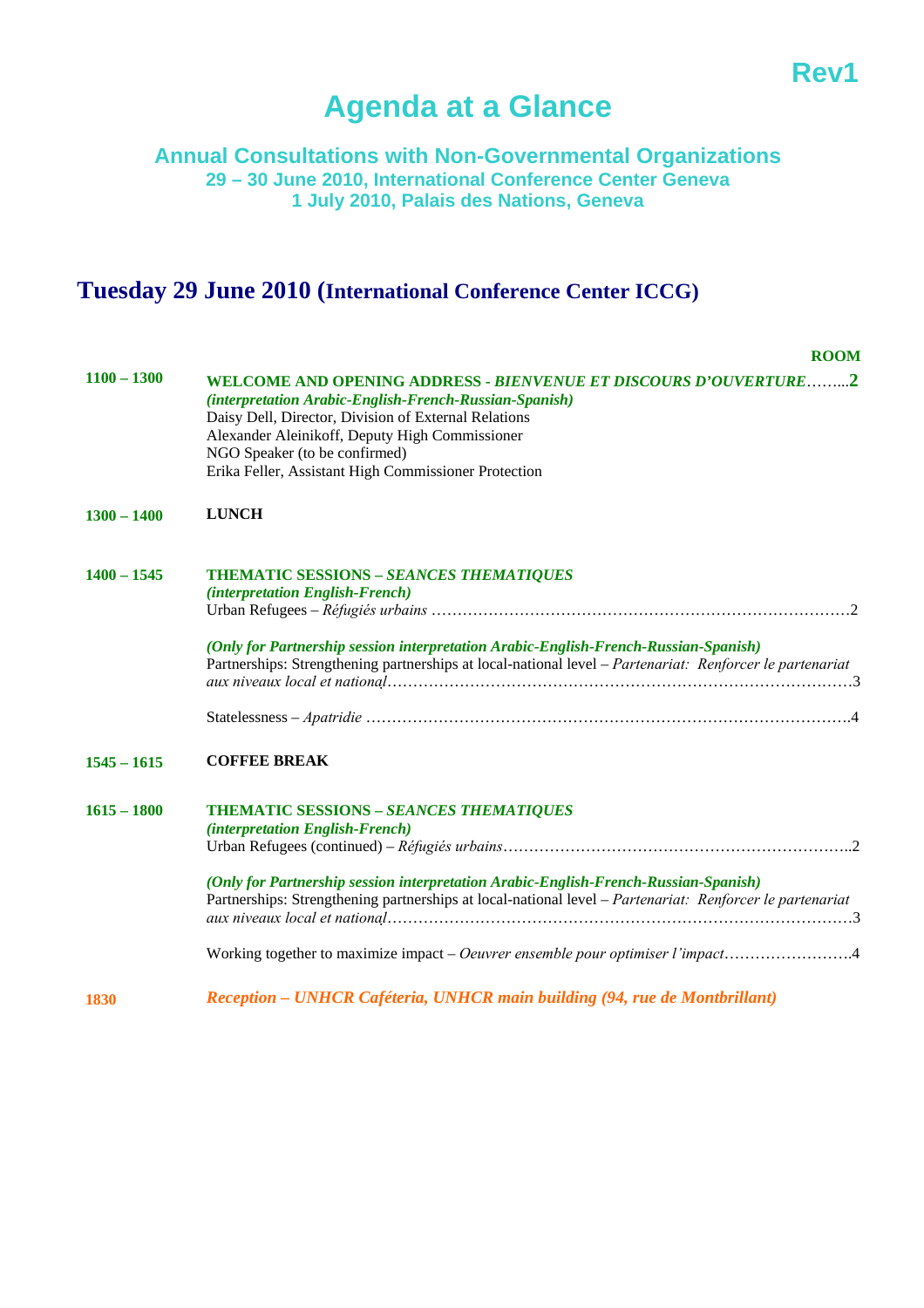## **Rev1 Rev1**

## **Agenda at a Glance**

**Annual Consultations with Non-Governmental Organizations 29 – 30 June 2010, International Conference Center Geneva 1 July 2010, Palais des Nations, Geneva** 

### **Wednesday 30 June 2010 (International Conference Center ICCG)**

| $0900 - 1045$ | <b>REGIONAL SESSION - SEANCE REGIONALE</b>  |
|---------------|---------------------------------------------|
|               | (interpretation Arabic-English-French)      |
|               |                                             |
|               | <b>THEMATIC SESSION - SEANCE THEMATIQUE</b> |
|               | (interpretation English-French)             |
|               |                                             |
| $1045 - 1115$ | <b>COFFEE BREAK</b>                         |
| $1115 - 1300$ | <b>REGIONAL SESSION - SEANCE REGIONALE</b>  |
|               | (interpretation English-Russian)            |
|               |                                             |
|               | THEMATIC SESSIONS - SEANCES THEMATIQUES     |
|               | (interpretation English-French)             |
|               |                                             |
|               |                                             |
| $1300 - 1400$ | <b>LUNCH</b>                                |
|               |                                             |
| $1400 - 1545$ | <b>REGIONAL SESSION - SEANCE REGIONALE</b>  |
|               | (interpretation English-Russian)            |
|               |                                             |
|               | <b>THEMATIC SESSION - SEANCE THEMATIQUE</b> |

*(interpretation English-French)* Protracted Refugee Situations - *Situations de réfugiés prolongées*………………………………………..3

**REGIONAL SESSION –** *SEANCE REGIONALE (interpretation English-Spanish)*  Americas Bureau…………………………………………………………………………………………..4

#### **1545 – 1615 COFFEE BREAK**

| $1615 - 1800$ | <b>REGIONAL SESSION - SEANCE REGIONALE</b>                                     |  |
|---------------|--------------------------------------------------------------------------------|--|
|               | <i>(interpretation English-French)</i>                                         |  |
|               |                                                                                |  |
|               | <b>THEMATIC SESSION - SEANCE THEMATIQUE</b>                                    |  |
|               | <i>(interpretation English-French)</i>                                         |  |
|               | Protracted Refugee Situations (continued) - Situations de réfugiés prolongées3 |  |